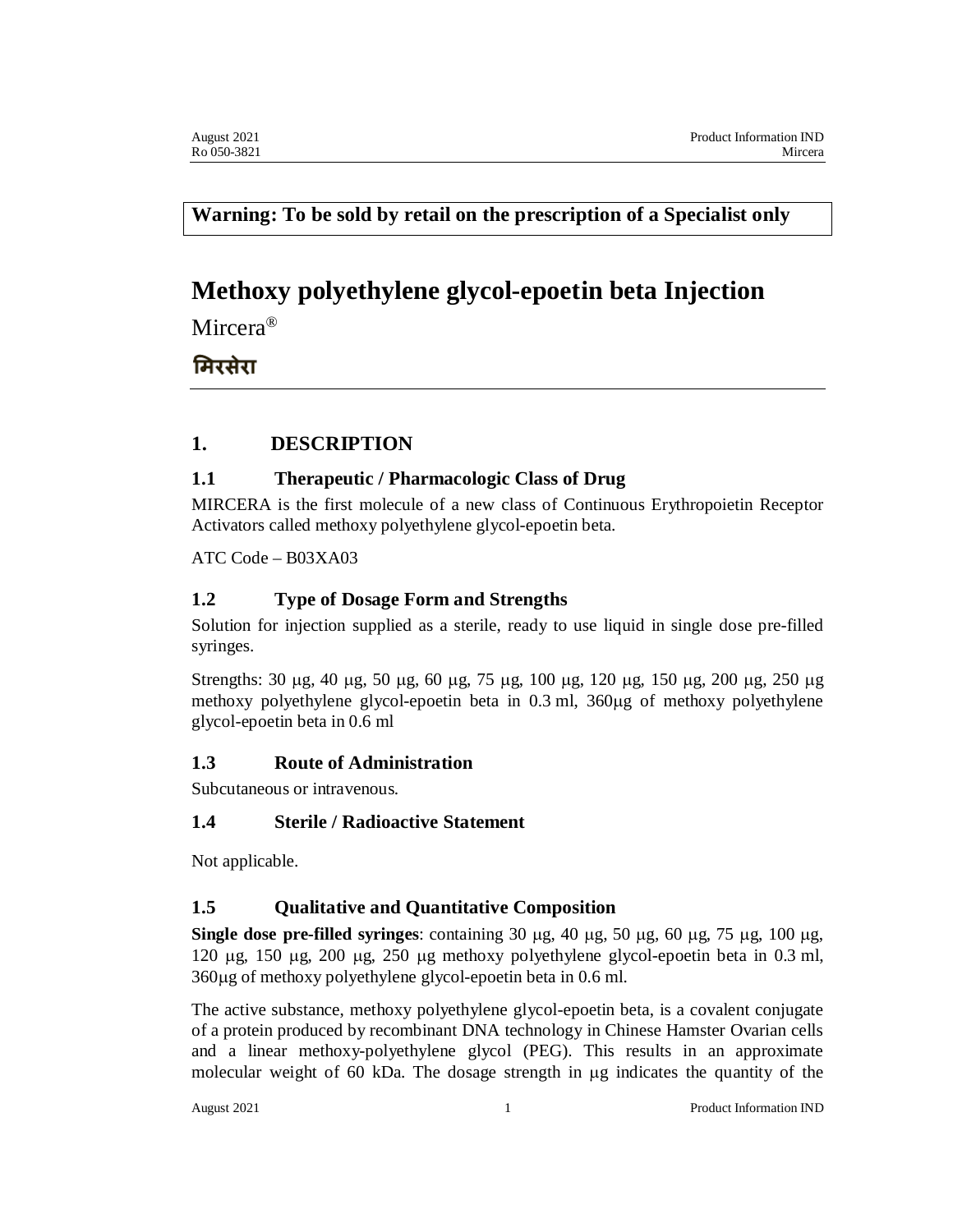| Product Information IND<br>August 2021 |         |
|----------------------------------------|---------|
| Ro 050-3821                            | Mircera |

protein moiety of the methoxy polyethylene glycol-epoetin beta molecule without consideration of the glycosylation.

The solution is clear and colorless to slightly yellowish.

**Excipients**: sodium phosphate monobasic monohydrate, sodium sulphate, mannitol, methionine, poloxamer 188 and water for injections.

Mircera (methoxy polyethylene glycol-epoetin beta) injection is supplied in prefilled syringes (30 mcg, 50 mcg, 75 mcg, 100 mcg, 120 mcg, 150 mcg, 200 mcg, or 250 mcg in 0.3 mL) and formulated in an aqueous solution containing mannitol (9 mg), methionine (0.447 mg), poloxamer 188 (0.03 mg), sodium phosphate monobasic monohydrate (0.414 mg), and sodium sulfate (1.704 mg). Mircera 360 mcg in 0.6 mL is formulated in an aqueous solution containing mannitol (18 mg), methionine (0.894 mg), poloxamer 188 (0.06 mg), sodium phosphate monobasic monohydrate (0.828 mg), and sodium sulfate (3.408 mg). The solution is clear, colorless to slightly vellowish and the pH is  $6.2 \pm 0.2$ .

# **2. CLINICAL PARTICULARS**

#### **2.1 Therapeutic Indication(s)**

MIRCERA is indicated for the treatment of anemia associated with chronic kidney disease (CKD).

### **2.2 Dosage and Administration**

#### *Standard dosage*

MIRCERA is administered less frequently than other erythropoiesis stimulating agents (ESAs) due to the longer elimination half-life.

Treatment with MIRCERA has to be initiated under the supervision of a healthcare professional.

#### **Treatment of anemic patients with chronic kidney disease**

The solution can be administered subcutaneously (SC) or intravenously (IV), according to clinical preference.

MIRCERA can be injected subcutaneously in the abdomen, arm or thigh. All three injection sites are equally suitable for subcutaneous injection with MIRCERA.

It is recommended that hemoglobin is monitored every two weeks until stabilized, and periodically thereafter.

As recommended in current guidelines, the rate of increase in Hb and the target Hb should be determined for each patient individually. In CKD patients, the aim of treatment is to reach a target Hb level of  $10-12g/dL$ . Patients should be monitored closely to ensure that the lowest effective dose of MIRCERA is used to provide adequate control of the symptoms of anemia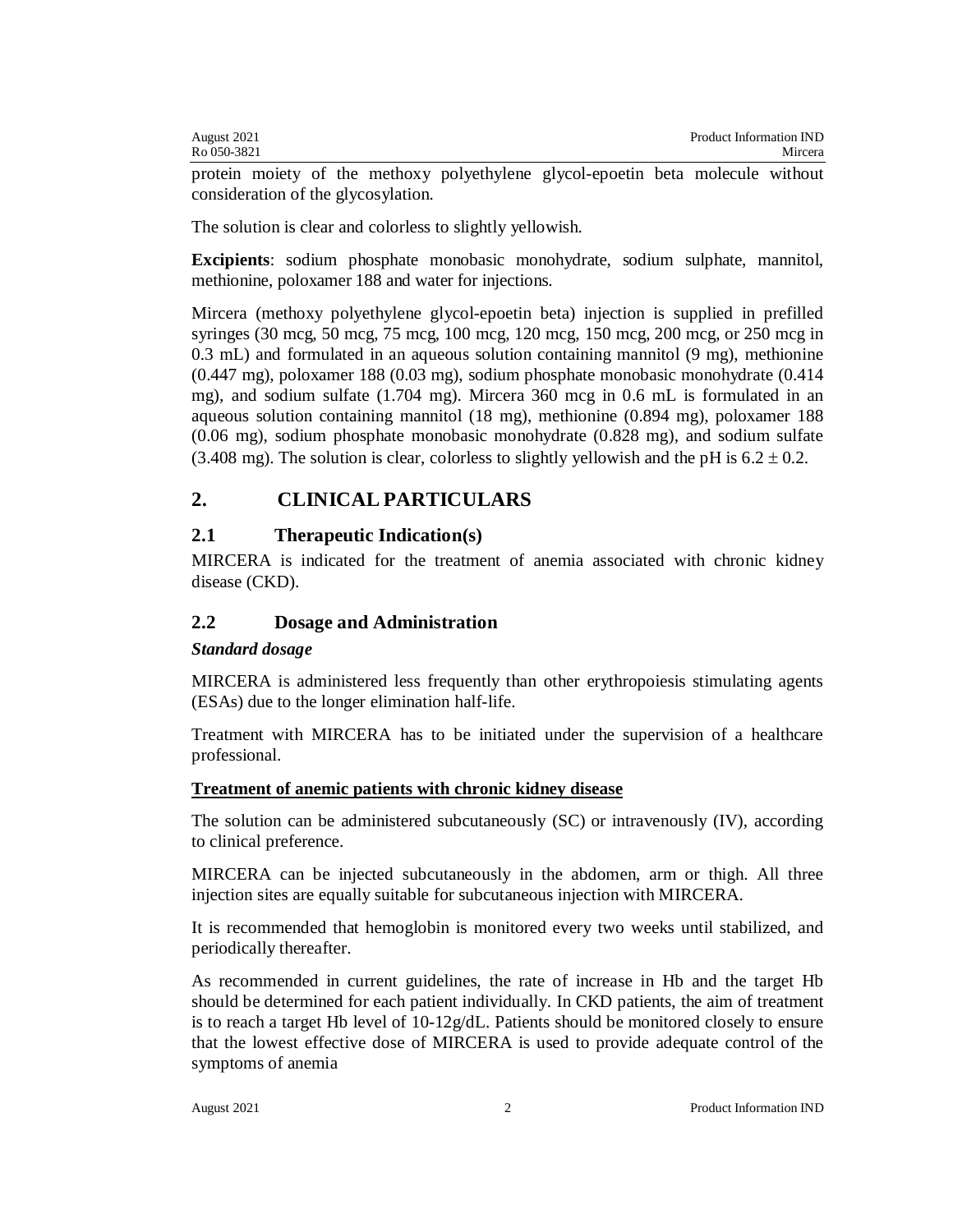| August 2021 | Product Information IND |
|-------------|-------------------------|
| Ro 050-3821 | Mircera                 |

#### *Patients currently not treated with an Erythropoiesis Stimulating Agent:*

*Patients not on dialysis* **-** The recommended starting dose is 1.2 microgram/kg body weight, administered once every month as a single subcutaneous injection. Alternatively, a starting dose of 0.6 microgram/kg body weight may be administered once every two weeks as a single IV or SC injection..

*Patients on dialysis* –The recommended starting dose of 0.6 microgram/kg body weight may be administered once every two weeks as a single IV or SC injection.

The dose of MIRCERA may be increased by approximately 25 to 50% of the previous dose if the rate of rise in hemoglobin is less than 1.0  $g/dl$  (0.621 mmol/l) over a month. Further increases of approximately 25 to 50% may be made at monthly intervals until the individual target hemoglobin level is obtained.

If the rate of rise in haemoglobin is greater than 2  $g/dL$  (1.24 mmol/L) in one month or the haemoglobin levels exceed  $12g/dL$ , the dose is to be reduced by approximately 25 to 50 %.

If the haemoglobin level exceeds  $13g/dL$  (8.07 mmol/L), therapy is to be interrupted until the haemoglobin level falls below13  $g/dL$  and then restarted with approximately 50% of the previously administered dose.

After dose interruption a haemoglobin decrease of approximately 0.35  $g/dL$  per week is expected.

Patients treated once every two weeks whose haemoglobin concentration is in the target range may receive MIRCERA administered once monthly using the dose equal to twice the previous once-every-two-weeks dose. Dose adjustments should not be made more often than once a month.

### *Patients currently treated with an Erythropoiesis Stimulating Agent:*

Patients currently treated with an ESA can be converted to MIRCERA administered once a month or, if desired, once every two weeks as a single IV or SC injection. The starting dose of MIRCERA is based on the calculated previously given weekly dose of darbepoetin alfa or epoetin at the time of substitution as described in Table 1, below. The first injection of MIRCERA should be administered at the next scheduled dose of the previously administered darbepoetin alfa or epoetin.

| <b>Previous Weekly</b><br><b>Epoetin Dose</b> | <b>Previous Weekly Darbepoetin</b><br>Alfa Dose (mcg/week) | <b>MIRCERA Dose</b>                |                                            |
|-----------------------------------------------|------------------------------------------------------------|------------------------------------|--------------------------------------------|
| (Units/week)                                  |                                                            | <b>Once Monthly</b><br>(mcg/month) | <b>Once Every Two</b><br>Weeks $(mcg/q2w)$ |
| $<\!\!8000$                                   | $<$ 40                                                     | 120                                | 60                                         |
| 8000-16000                                    | 40-80                                                      | 200                                | 100                                        |

#### **Table 1. Conversion from Epoetin or Darbepoetin**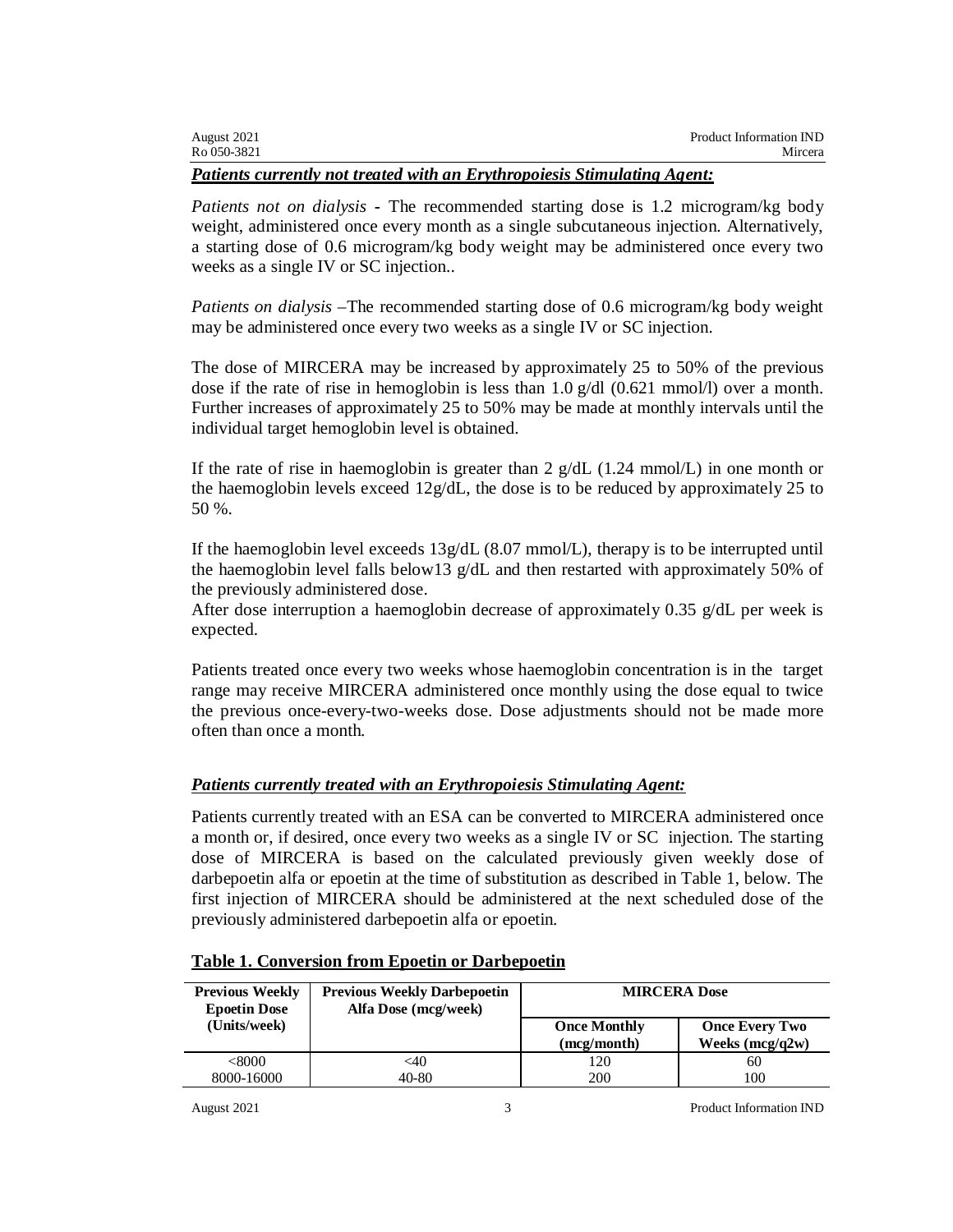| August 2021<br>Ro 050-3821 |     |     | Product Information IND<br>Mircera |
|----------------------------|-----|-----|------------------------------------|
| 16000                      | -80 | 360 | 180                                |

If a dose adjustment is required to maintain the target hemoglobin concentration above 10 g/dL, the monthly dose may be adjusted by approximately 25%.

If the rate of rise in hemoglobin is greater than 2  $g/dl$  (1.24 mmol/l) over a month or the haemoglobin levels exceed 12g/dL, the dose is to be reduced by approximately 25 to 50%. If the hemoglobin level exceeds 13 g/dl (8.07 mmol/l), therapy is to be interrupted until the hemoglobin level falls below 13 g/dl and then restarted with approximately 50% of the previously administered dose. After dose interruption a hemoglobin decrease of approximately 0.35 g/dl per week is expected.

Dose adjustments should not be made more often than once a month.

### Treatment interruption

Treatment with MIRCERA is normally long-term. However, it can be interrupted at any time, if necessary.

### Missed dose

If one dose of MIRCERA is missed, the missed dose should be administered as soon as possible and administration of MIRCERA is to be restarted at the prescribed dosing frequency.

### **2.2.1 Special Dosage Instructions**

*Pediatric use*: No dose recommendations can be made for use in patients aged less than 18 years due to the limited data on safety and efficacy (see section 3.1.2 Clinical/Efficacy Studies).

*Geriatric use:* no adjustment of the starting dose is required in patients aged 65 years or older (see Section 2.5.3 Geriatric Use).

*Hepatic Impairment:* no adjustments of the starting dose nor dose modification rules are required in patients with any degree of hepatic impairment (see section 3.2.5, Pharmacokinetics in special Populations).

# **2.3 Contraindications**

MIRCERA is contraindicated in patients with:

- Uncontrolled hypertension.
- Known hypersensitivity to the active substance or any of the excipients.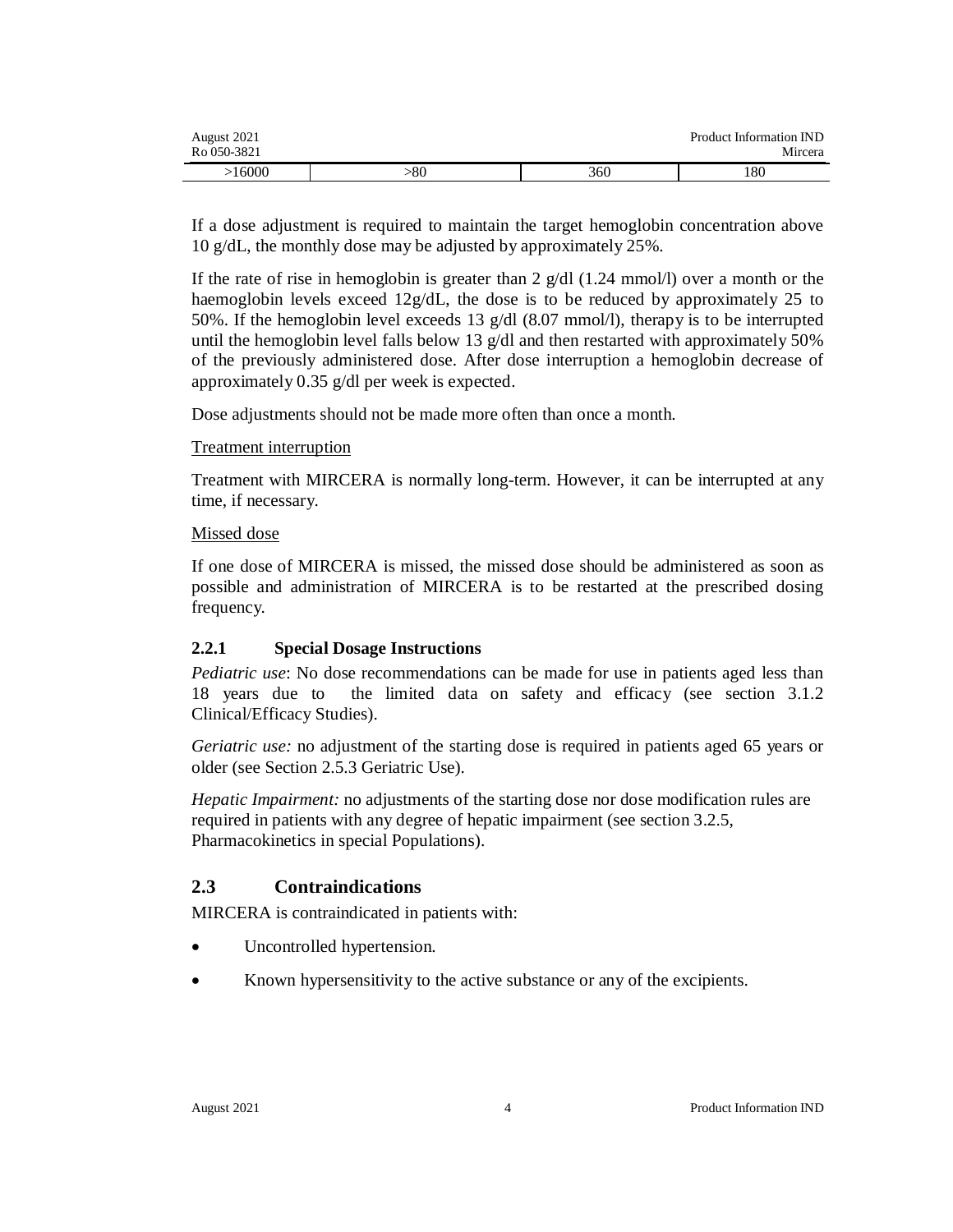| August 2021 | Product Information IND |
|-------------|-------------------------|
| Ro 050-3821 | Mircera                 |
|             |                         |

# **2.4 Warnings and Precautions**

### **2.4.1 General**

**Supplementary iron therapy:** In order to ensure effective erythropoiesis, iron status should be evaluated for all patients prior to and during treatment and supplementary iron therapy may be necessary and conducted in accordance with treatment guidelines.

Lack of effect: The most common reasons for incomplete response to ESAs are iron deficiency and inflammatory disorders. The following conditions may also compromise the effectiveness of ESAs therapy: chronic blood loss, bone marrow fibrosis, severe aluminium overload due to treatment of renal failure, folic acid or vitamin B12 deficiencies, and hemolysis. If all the conditions mentioned are excluded and the patient has a sudden drop of hemoglobin associated with reticulocytopenia and antierythropoietin antibodies, examination of the bone marrow for the diagnosis of Pure Red Cell Aplasia (PRCA) should be considered. If PRCA is diagnosed, therapy with MIRCERA must be discontinued and patients should not be switched to another ESA.

**PRCA:** PRCA caused by anti-erythropoietin antibodies has been reported in association with all ESAs, including MIRCERA. These antibodies have been shown to cross-react with all ESAs, and patients suspected or confirmed to have antibodies to erythropoietin should not be switched to MIRCERA.

**Blood pressure monitoring:** As with other ESAs, blood pressure may rise during treatment of anemia with MIRCERA. Blood pressure should be adequately controlled before, at initiation of and during treatment with MIRCERA. If high blood pressure is difficult to control by drug treatment or dietary measures, the dose of MIRCERA must be reduced or withheld (see 2.2, Dosage and Administration).

**Effect on tumor growth:** MIRCERA, like other ESAs, is a growth factor that primarily stimulates red blood cell production. Erythropoietin receptors may be expressed on the surface of a variety of tumor cells. As with all growth factors, there is a concern that ESAs could stimulate the growth of any type of malignancy. Controlled clinical studies in which epoetins were administered to patients with various cancers including head and neck cancers and breast cancer have shown an unexplained excess mortality.

The safety and efficacy of MIRCERA therapy has not been established in patients with hemoglobinopathies, seizures or with a platelet level greater than 500 x  $10^9$ /l. Therefore, caution should be used in these patients.

### **2.4.2 Drug Abuse and Dependence**

Misuse by non-anaemic persons may lead to an excessive increase in Hb. This may be associated with life threatening complications of the cardiovascular system.

### **2.4.3 Ability to Drive and Use Machines**

No studies on the effects on the ability to drive and use machines have been performed. However, no effects are expected based on the mechanism of action and the known safety profile of MIRCERA.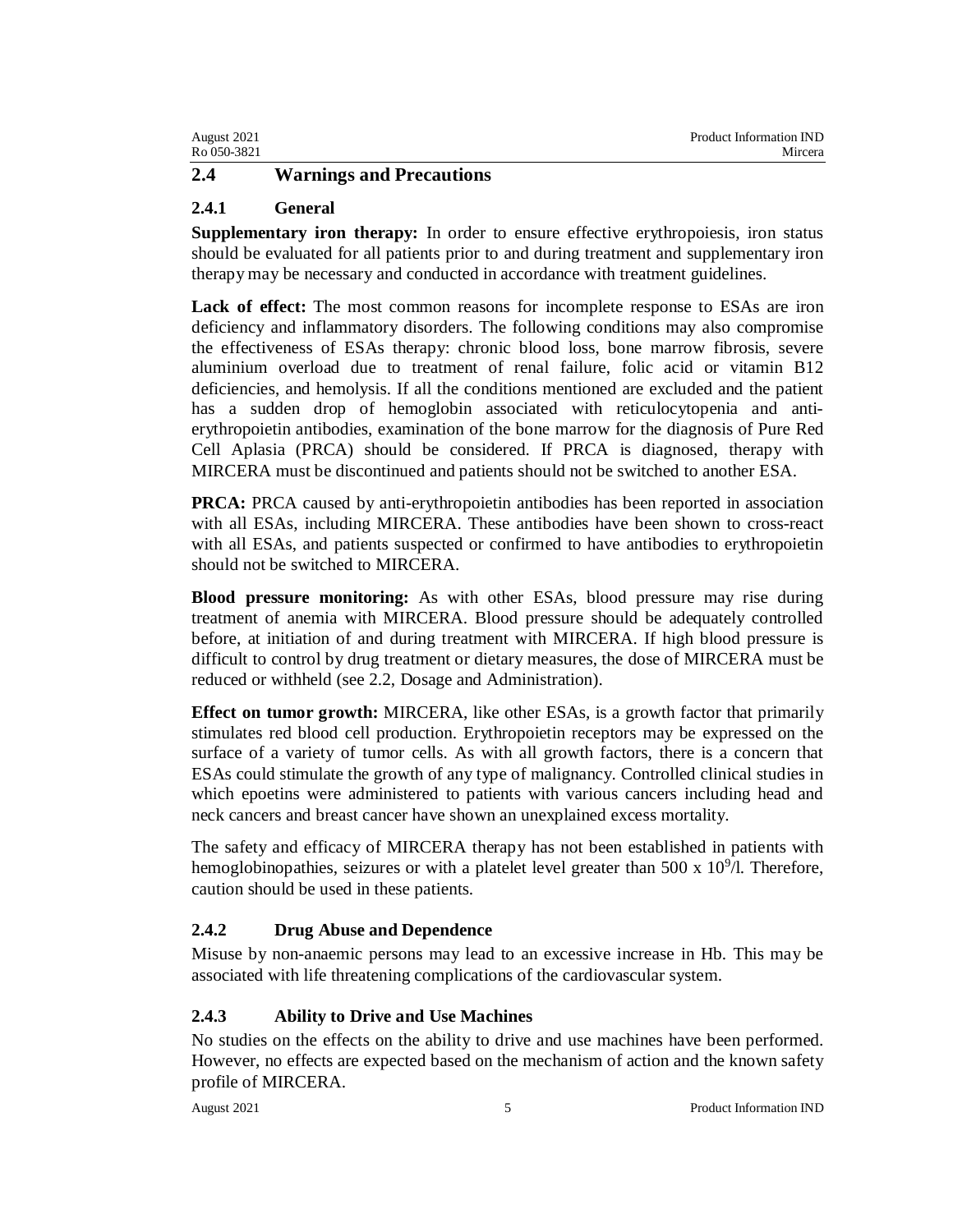| August 2021 | Product Information IND |
|-------------|-------------------------|
| Ro 050-3821 | Mircera                 |

#### **2.4.4 Laboratory Tests**

No data to report.

### **2.4.5 Interactions with other Medicinal Products and other Forms of Interaction**

No interaction studies have been performed. The clinical results do not indicate any interaction of MIRCERA with other medicinal products. The effect of other drugs on the pharmacokinetics and pharmacodynamics of MIRCERA was explored using a population analysis approach. There was no indication of an effect of concomitant medications on the pharmacokinetics and pharmacodynamics of MIRCERA.

### **2.5 Use in Special Populations**

### **2.5.1 Pregnancy**

There are no adequate data on the use of MIRCERA in pregnant women.

Animal studies do not indicate direct or indirect harmful effects with respect to pregnancy, embryonal/fetal development, parturition or postnatal development.

Caution should be exercised when prescribing MIRCERA to pregnant women.

# **2.5.2 Labor and Delivery**

No data to report.

# **2.5.3 Nursing Mothers**

It is unknown whether methoxy polyethylene glycol-epoetin beta is excreted in human breast milk. One animal study has shown excretion of methoxy polyethylene glycolepoetin beta in maternal milk. A decision on whether to continue or discontinue breastfeeding or to continue or discontinue therapy with MIRCERA should be made taking into account the benefit of breastfeeding to the child and the benefit of MIRCERA therapy to the woman.

# **2.5.4 Pediatric Use**

No dose recommendations can be made for use in patients aged less than 18 years due to the limited data on safety and efficacy (see section 3.1.2 Clinical/Efficacy Studies).

# **2.5.5 Geriatric Use**

Of the 1789 MIRCERA-treated CKD patients in Phase II and Phase III clinical studies of MIRCERA, 24% were age 65 to 74 years, while 20% were age 75 years and over. Based on population analyses, no adjustment of the starting dose is required in patients aged 65 years or older. See section 2.2.1 Special Dosage Instructions.

# **2.5.6 Renal Impairment**

No data to report.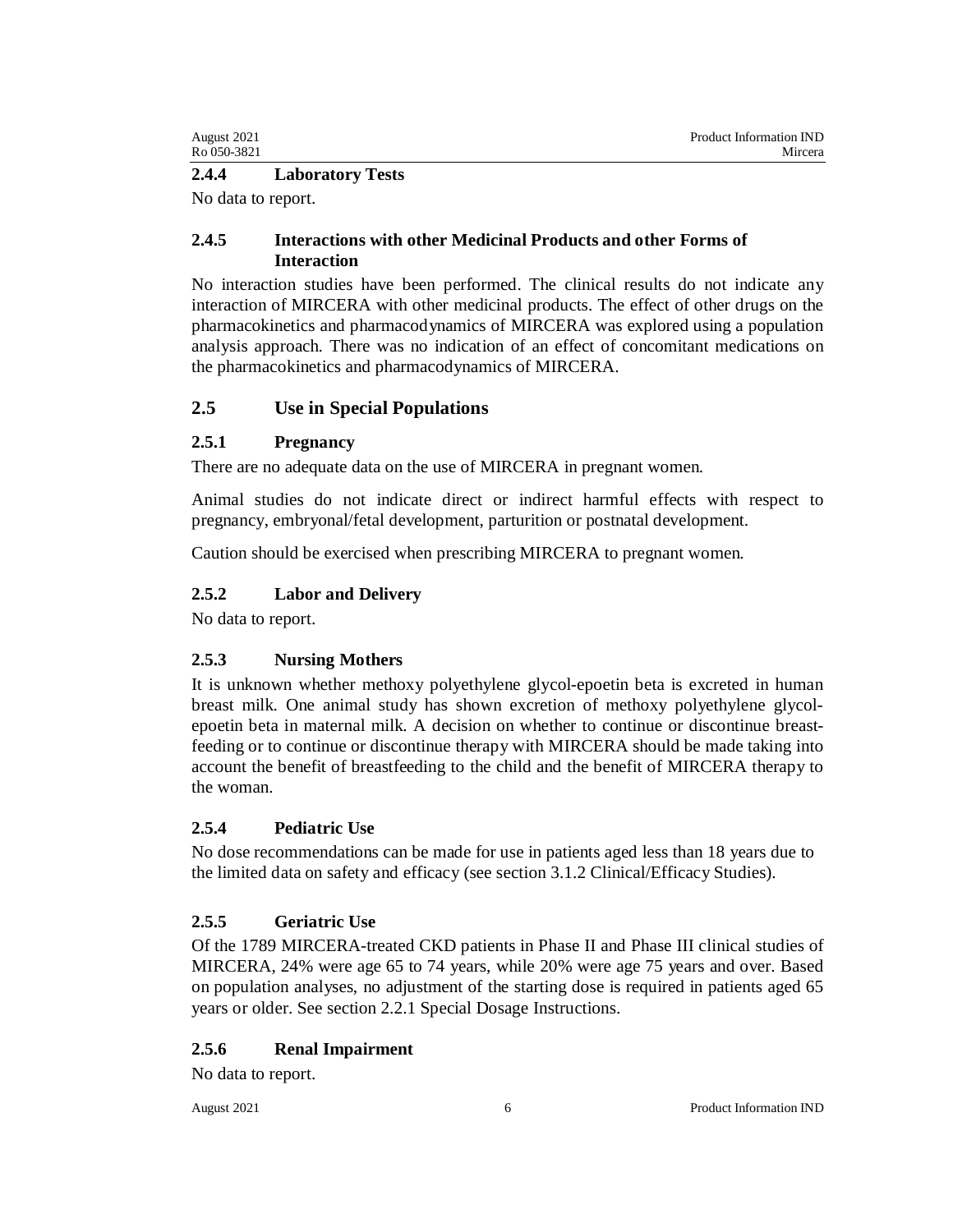| August 2021 | Product Information IND |
|-------------|-------------------------|
| Ro 050-3821 | Mircera                 |

#### **2.5.7 Hepatic Impairment**

No data to report.

### **2.6 Undesirable Effects**

### **2.6.1 Clinical Trials**

The safety data base for MIRCERA from controlled clinical trials comprised 3042 CKD patients where 1939 were treated with MIRCERA and 1103 with an ESA.

Based on the results of 1939 patients, approximately 6% of patients treated with MIRCERA are expected to experience adverse drug reactions (ADRs). The most frequent reported adverse reaction was hypertension (common).

The following descriptors are used to describe the frequency of ADRs attributed to treatment with MIRCERA in controlled clinical trials: Common  $(\geq 1/100$  and  $\lt 1/10)$ , Uncommon (≥1/1000 and <1/100), and Rare (≥1/10,000 and <1/1000).

| Table 3: Adverse drug reactions attributed to the treatment with MIRCERA in |  |  |  |  |
|-----------------------------------------------------------------------------|--|--|--|--|
| controlled clinical trials in CKD patients.                                 |  |  |  |  |

| System organ class                                      | <b>Frequency</b> | <b>Adverse reaction</b>        |
|---------------------------------------------------------|------------------|--------------------------------|
| Vascular disorders                                      | Common           | Hypertension                   |
| Injury,<br>poisoning<br>and<br>procedural complications | Uncommon         | Vascular access thrombosis     |
| Nervous system disorders                                | Uncommon         | Headache                       |
| Immune system disorders                                 | Rare             | Hypersensitivity               |
| Nervous system disorders                                | Rare             | Hypertensive encephalopathy    |
| <b>Skin</b><br>and<br>subcutaneous<br>tissue disorders  | Rare             | Rash (maculo-papular, serious) |

All other events attributed to MIRCERA were reported with rare frequency and were in the majority of mild to moderate severity. These events were consistent with comorbidities known in the population.

#### *2.6.1.1 Laboratory Abnormalities*

During treatment with MIRCERA, a slight decrease in platelet counts, remaining within the normal range, was observed in clinical studies.

A platelet count below 100 x  $10^9/1$  was observed in 7.5% of patients treated with MIRCERA and 4.4% of patients treated with other ESAs.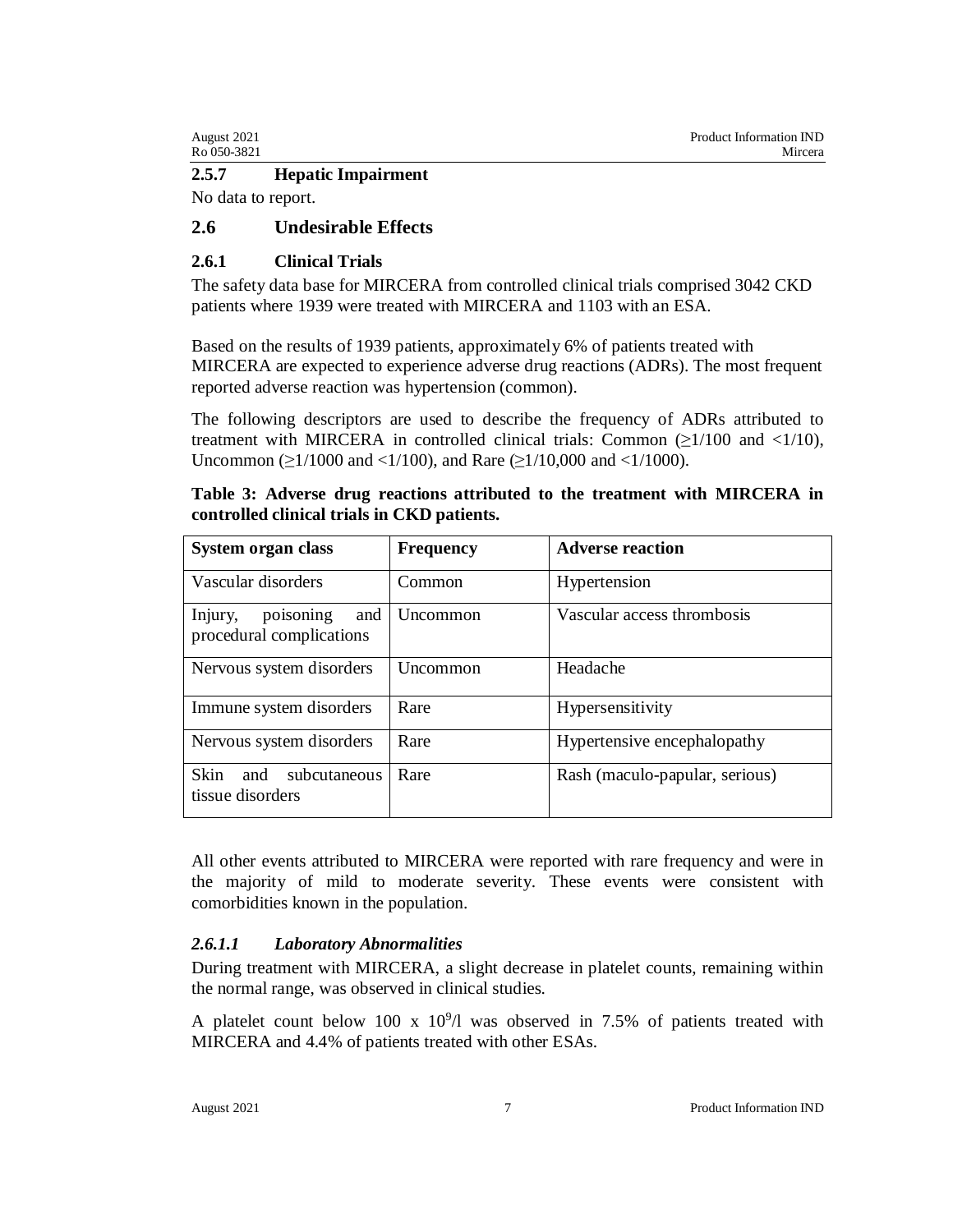| August 2021 | Product Information IND |
|-------------|-------------------------|
| Ro 050-3821 | Mircera                 |

### **2.6.2 Post Marketing**

Neutralizing anti-erythropoietin antibody-mediated pure red cell aplasia (AEAB-PRCA) associated with MIRCERA therapy has been reported during post marketing experience (see also section 2.4 General Warnings and Precautions).

Stevens-Johnson syndrome / toxic epidermal necrolysis has been reported.

### *2.6.2.1 Laboratory Abnormalities*

See section 2.6.2, Post Marketing.

# **2.7 Overdose**

The therapeutic range of MIRCERA is wide and individual response to therapy must be considered when MIRCERA treatment is initiated. Overdose can result in manifestations of an exaggerated pharmacodynamic effect, e.g. excessive erythropoiesis. In case of excessive hemoglobin levels, MIRCERA should be temporarily withheld (see 2.2, Dosage and Administration). If clinically indicated, phlebotomy may be performed.

# **3. PHARMACOLOGICAL PROPERTIES AND EFFECTS**

# **3.1 Pharmacodynamic Properties**

MIRCERA is a chemically synthesized continuous erythropoietin receptor activator. Methoxy polyethylene glycol-epoetin beta differs from erythropoietin through integration of an amide bond between either the N-terminal amino group or the ε-amino group of lysine, predominantly Lys<sup>52</sup> and Lys<sup>45</sup> and methoxy polyethylene glycol butanoic acid. This results in a molecular weight of approximately 60,000 daltons for methoxy polyethylene glycol-epoetin beta with the PEG-moiety having an approximate molecular weight of 30,000 daltons.

In contrast with erythropoietin, MIRCERA shows a different activity at the receptor level characterized by a slower association to and faster dissociation from the receptor, a reduced specific activity in vitro with an increased activity in vivo, as well as an increased half-life. These differential pharmacological properties are relevant in order to achieve a once monthly dosing regimen with MIRCERA in patients.

# **3.1.1 Mechanism of Action**

MIRCERA stimulates erythropoiesis by interaction with the erythropoietin receptor on progenitor cells in the bone marrow. As primary growth factor for erythroid development, the natural hormone erythropoietin is produced in the kidney and released into the bloodstream in response to hypoxia. In responding to hypoxia, the natural hormone erythropoietin interacts with erythroid progenitor cells to increase red cell production.

# **3.1.2 Clinical / Efficacy Studies**

Adult Patients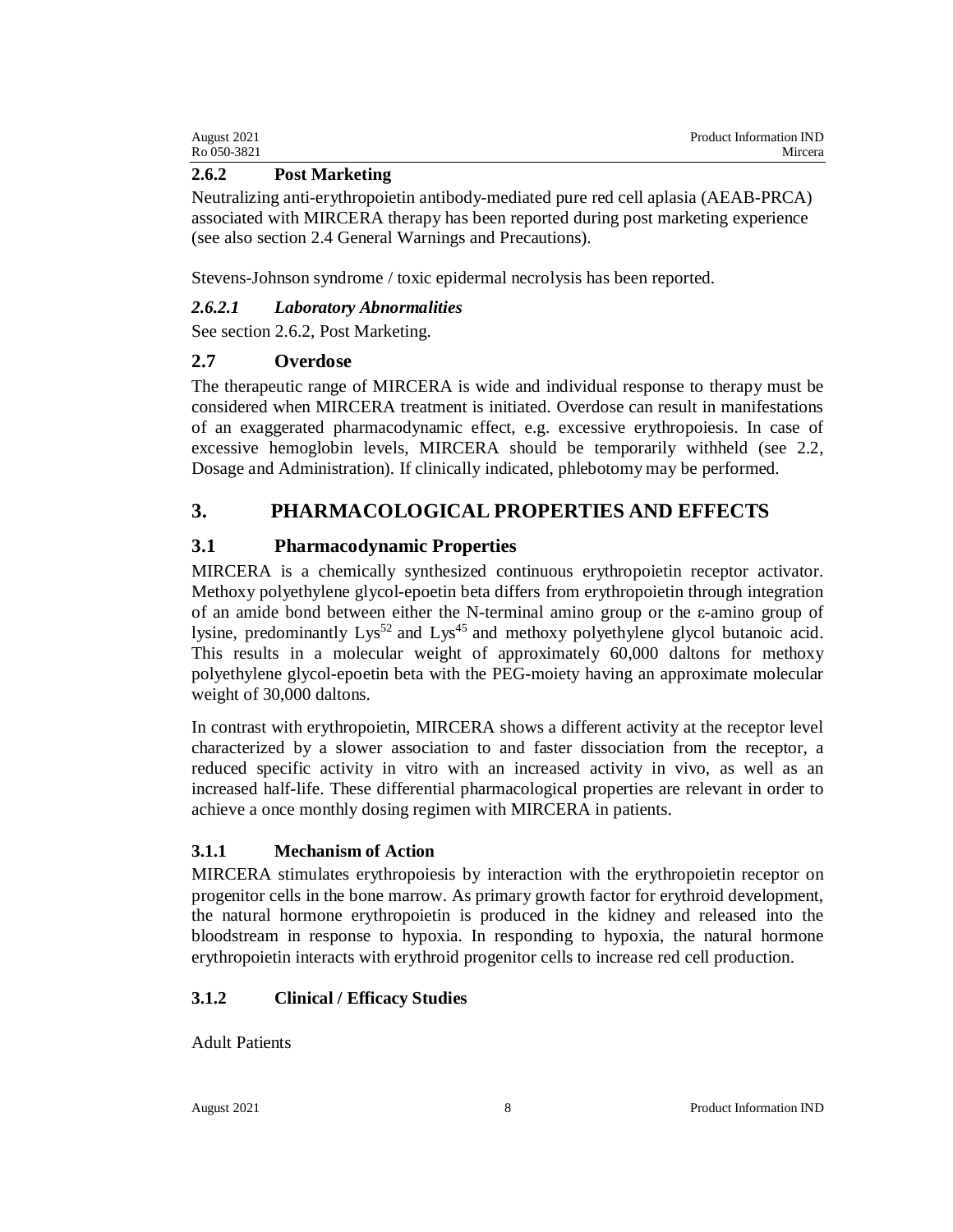In two randomized controlled studies in CKD patients not on dialysis BA16738 and NH20052, MIRCERA achieved correction of anemia in 97.5 % and 94.1% of patients, respectively. During the first 8 weeks of treatment the proportion of patients experiencing a haemoglobin level greater than 13 g/dL was 11.4 % in the MIRCERA group and 34 % in the darbepoetin alfa group in study BA16738, while the corresponding proportions of patients experiencing a haemoglobin level greater than 12 g/dL were 25.8% in the MIRCERA group and 47.7% in the darbepoetin alfa group in NH20052. In a randomized controlled study in CKD patients on dialysis, MIRCERA achieved correction of anemia in 93.3% of patients.

Four randomized controlled studies were performed in dialysis patients currently treated with darbepoetin alfa or epoetin. Patients were randomized to stay on their current treatment or to be converted to MIRCERA in order to achieve stable hemoglobin levels. At the evaluation period (week 29 to 36), the mean and median level of hemoglobin in patients treated with MIRCERA was virtually identical to the baseline hemoglobin level.

In a controlled, open label, multi-centre study, 490 patients (245 per treatment arm) were randomized to compare the efficacy and safety of MIRCERA with that of darbepoetin alfa for the maintenance treatment of anemia in patients with CKD who are on hemodialysis.

The proportion of responders was significantly higher in patients treated with MIRCERA once-monthly than with darbepoetin alfa once-monthly ( $p < 0.0001$ ). Of the 245 patients in each group, 157 (64.1%) in the MIRCERA group were responders compared to 99 (40.4%) in the darbepoetin alfa group. Response was defined as patients with an average Hb > 10.5 g/dL and an average decrease from individual baseline not exceeding 1.0 g/dL during the evaluation period.

### Paediatric Patients

A phase II, dose-finding, open-label, multiple dose, multicenter study was conducted in 64 paediatric patients (aged 5-17 years old) with CKD who were on hemodialysis, to determine the effective starting dose of MIRCERA IV when switching from maintenance treatment with another ESA (epoetin alfa/beta or darbepoetin alfa). The primary efficacy endpoint in this study (change in Hb concentration (g/dL) between the baseline and evaluation periods) has been met. Overall, the adverse event profile observed was consistent with the safety profile in adults.

# **3.2 Pharmacokinetic Properties**

In patients, the pharmacokinetic and the pharmacologic properties allow monthly administration of MIRCERA due to the long elimination half life. The elimination halflife after IV administration of MIRCERA is 15 to 20 times longer compared to recombinant human erythropoietin.

The pharmacokinetics of MIRCERA were studied in healthy volunteers and in anemic patients with CKD including patients on dialysis and not on dialysis.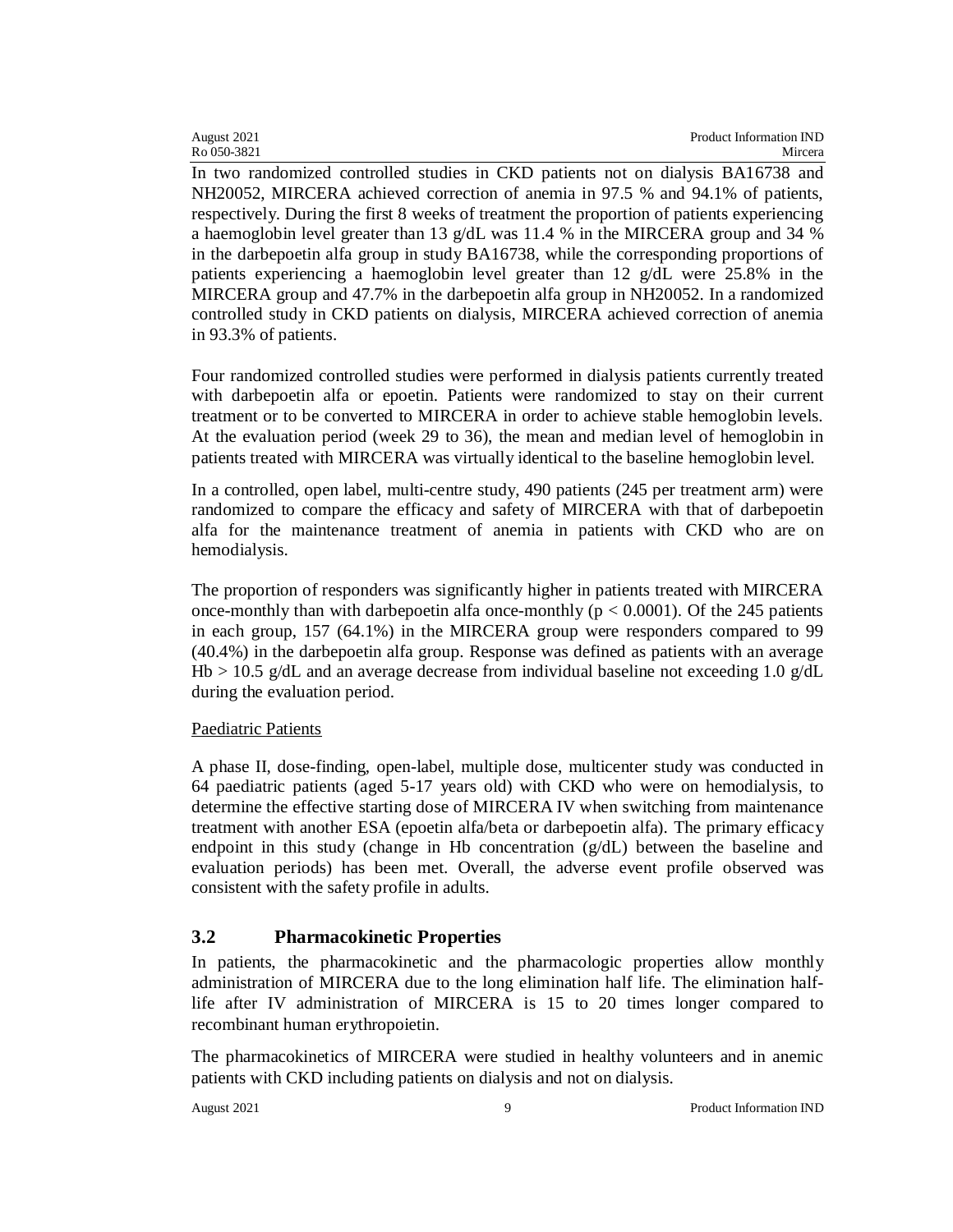| August 2021 | <b>Product Information IND</b> |
|-------------|--------------------------------|
| Ro 050-3821 | Mircera                        |

In CKD patients, clearance and volume of distribution of methoxy polyethylene glycolepoetin beta were not dose dependent.

In CKD patients, the pharmacokinetics of MIRCERA were studied after the first dose and after administrations on week 9 and on week 19 or 21. Multiple dosing had no effect on clearance, volume of distribution and bioavailability of methoxy polyethylene glycolepoetin beta. After administration every 4 weeks in CKD patients, there was no meaningful accumulation of methoxy polyethylene glycol-epoetin beta, as demonstrated by a ratio of accumulation of 1.03. After administration every 2 weeks, the ratio of accumulation was 1.12.

A comparison of serum concentrations of methoxy polyethylene glycol-epoetin beta measured before and after hemodialysis in 41 CKD patients showed that hemodialysis has no effect on the pharmacokinetics of methoxy polyethylene glycol-epoetin beta.

An analysis in 126 CKD patients showed no pharmacokinetic difference between patients on dialysis and patients not on dialysis.

The results of a study in 42 healthy volunteers indicated that the site of subcutaneous injection (abdomen, arm or thigh) has no clinically relevant effect on the pharmacokinetics, pharmacodynamics or local tolerability of MIRCERA. Based on these results, all three sites are considered suitable for subcutaneous injection with MIRCERA.

### **3.2.1 Absorption**

#### *Absorption after subcutaneous administration*

Following SC administration to CKD patients, the maximum serum concentrations of methoxy polyethylene glycol-epoetin beta were observed 72 hours (median value) after administration in dialysis patients and 95 hours after administration in patients not on dialysis.

The absolute bioavailability of methoxy polyethylene glycol-epoetin beta after SC administration was 62% and 54%, in dialysis patients and patients not on dialysis, respectively.

### **3.2.2 Distribution**

A study in 400 CKD patients showed that the volume of distribution of methoxy polyethylene glycol-epoetin beta is approximately 5 L.

### **3.2.3 Metabolism**

No data to report.

### **3.2.4 Elimination**

Following IV administration to CKD patients, the  $t_{1/2}$  for methoxy polyethylene glycolepoetin beta was 134 hours [or 5.6 days], and the total systemic clearance was 0.494 ml/h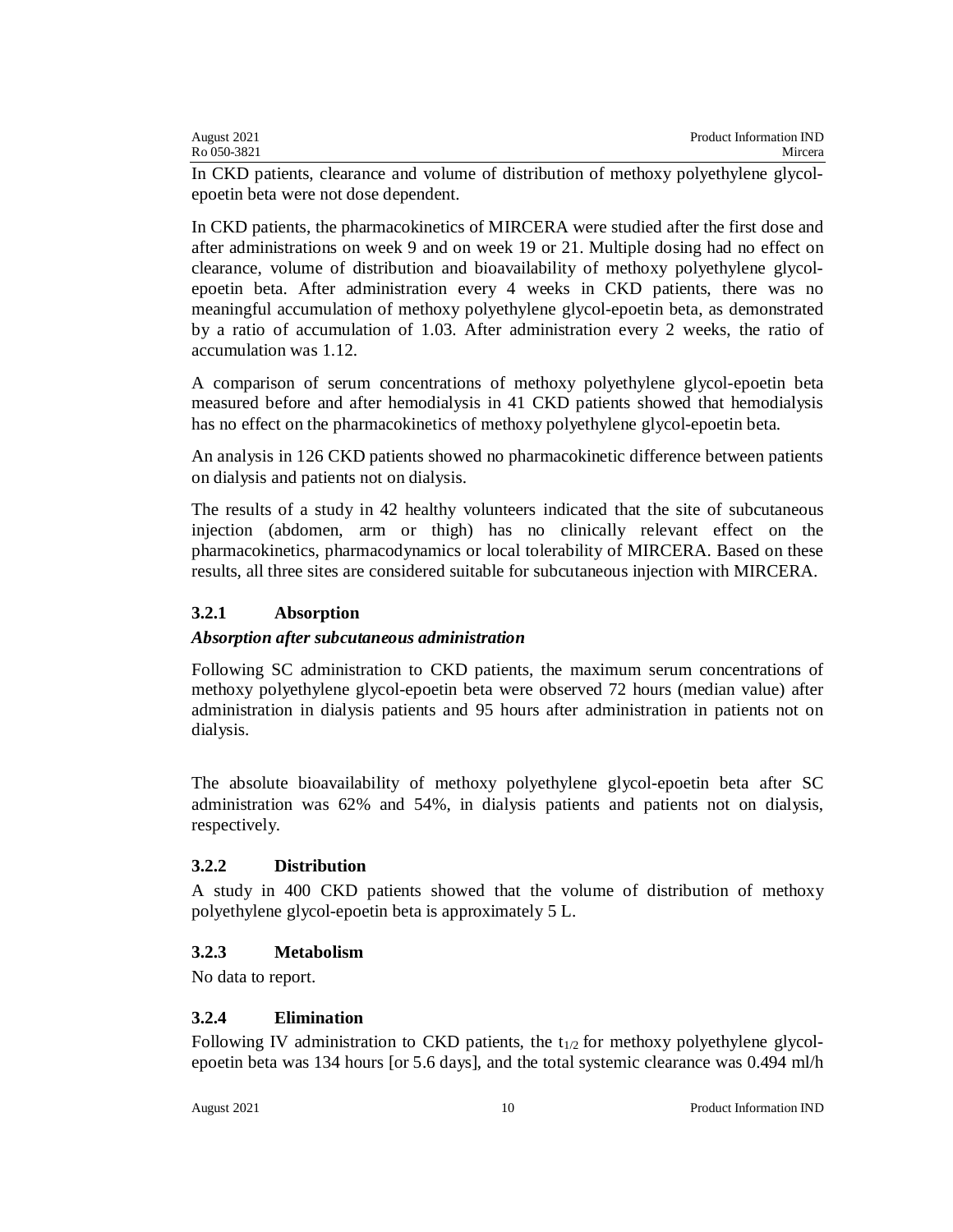| August 2021 | Product Information IND |
|-------------|-------------------------|
| Ro 050-3821 | Mircera                 |

per kg. Following SC administration the observed terminal elimination half-life  $(t_{1/2})$  was 139 hours, in dialysis patients and 142 hours in patients not on dialysis.

### **3.2.5 Pharmacokinetics in Special Populations**

### *Hepatic Impairment*

The pharmacokinetics of MIRCERA are similar in patients with severe hepatic impairment as compared to healthy subjects (see section 2.2.1, Special Dosage Instructions).

### Paediatric Population

The pharmacokinetics of MIRCERA were studied in 64 paediatric CKD patients (aged 5- 17 years old) receiving hemodialysis. At steady state (following the third IV administration of MIRCERA) the maximum observed exposures were a geometric mean  $C_{\text{max}}$  of 66.1 ng/mL and a geometric mean AUC<sub>0-tau</sub> of 7170 ng.hr/mL. Subsequently, Mircera serum concentrations declined with an apparent mean half-life of approximately 121 to 147 hours (geometric mean) comparable to adults.

### *Other special populations*

Population analyses evaluated the potential effects of demographic characteristics on the pharmacokinetics of MIRCERA. Results of these analyses showed that no adjustments of the starting dose are necessary for age (>18 years), gender, or race. A population pharmacokinetic analysis also showed no pharmacokinetic differences between patients on dialysis and patients not on dialysis.

# **3.3 Preclinical Safety**

### **3.3.1 Carcinogenicity**

The carcinogenic potential of MIRCERA has not been evaluated in long-term animal studies. MIRCERA did not induce a proliferative response in non-hematological tumor cell lines in vitro. In a six-month rat toxicity study no tumorigenic or unexpected mitogenic responses were observed in non-hematological tissues. In addition, using a panel of human tissues, the in vitro binding of MIRCERA was only observed in target cells (bone marrow progenitor cells).

### **3.3.2 Mutagenicity**

No data to report.

### **3.3.3 Impairment of Fertility**

When MIRCERA was administered subcutaneously to male and female rats prior to and during mating, reproductive performance, fertility, and sperm assessment parameters were not affected.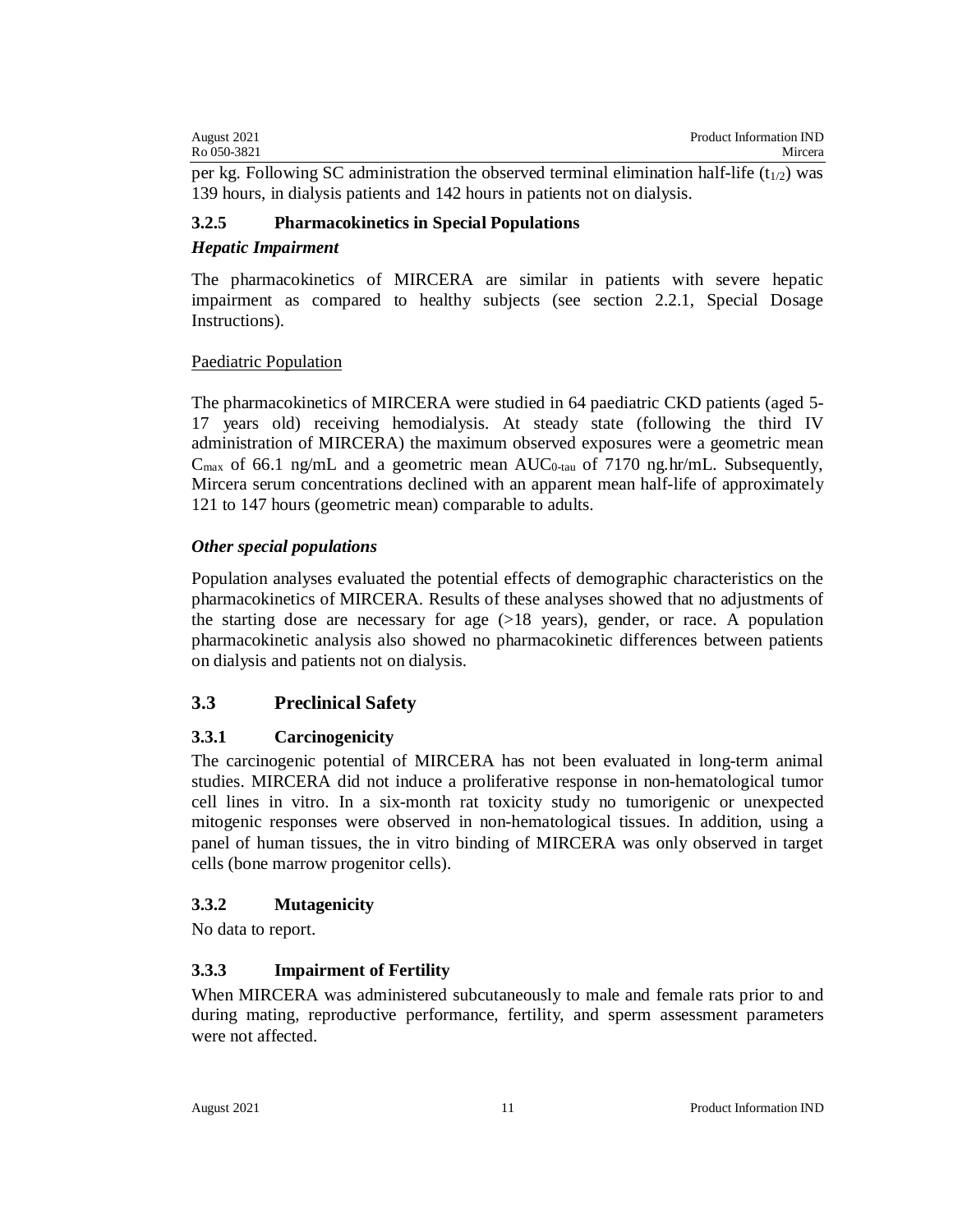| August 2021 | Product Information IND |
|-------------|-------------------------|
| Ro 050-3821 | Mircera                 |

### **3.3.4 Teratogenicity**

Studies in animals have not shown any harmful effect of MIRCERA on pregnancy, embryonal/fetal development, parturition or postnatal development.

### **3.3.5 Other**

No data to report.

# **4. DESCRIPTION**

Methoxy polyethylene glycol-epoetin beta, is an ESA which differs from erythropoietin through formation of a chemical bond between either the N-terminal amino group or the ε-amino group of any lysine present in erythropoietin, predominantly Lys52 and Lys45, and methoxy polyethylene glycol (PEG) butanoic acid (approximately 30,000 daltons). This results in a total molecular weight of approximately 60,000 daltons. Methoxy polyethylene glycol-epoetin beta is produced in Chinese hamster ovary (CHO) cells using recombinant DNA technology. Mircera is formulated as a sterile, preservative-free protein solution for intravenous or subcutaneous administration.

# **5. PHARMACEUTICAL PARTICULARS**

# **5.1 Storage**

This medicine should not be used after the expiry date (Expiry date) shown on the pack.

Store in the refrigerator at 2°C to 8°C.

Keep the pre-filled syringe in the outer carton in order to protect from light.

Do not freeze.

The patient may remove the product from refrigeration for storage at room temperature (not above 30°C) for one single period of 1 month. Once removed from the refrigerator the product must be used within this period.

# **5.2 Special Instructions for Use, Handling and Disposal**

MIRCERA should not be mixed with other products.

MIRCERA is a sterile but unpreserved product. Do not administer more than one dose per pre-filled syringe.

Only solutions which are clear, colorless to slightly yellowish and free of visible particles must be injected.

Do not shake.

Allow the product to reach room temperature before injecting.

*Disposal of unused/expired medicines*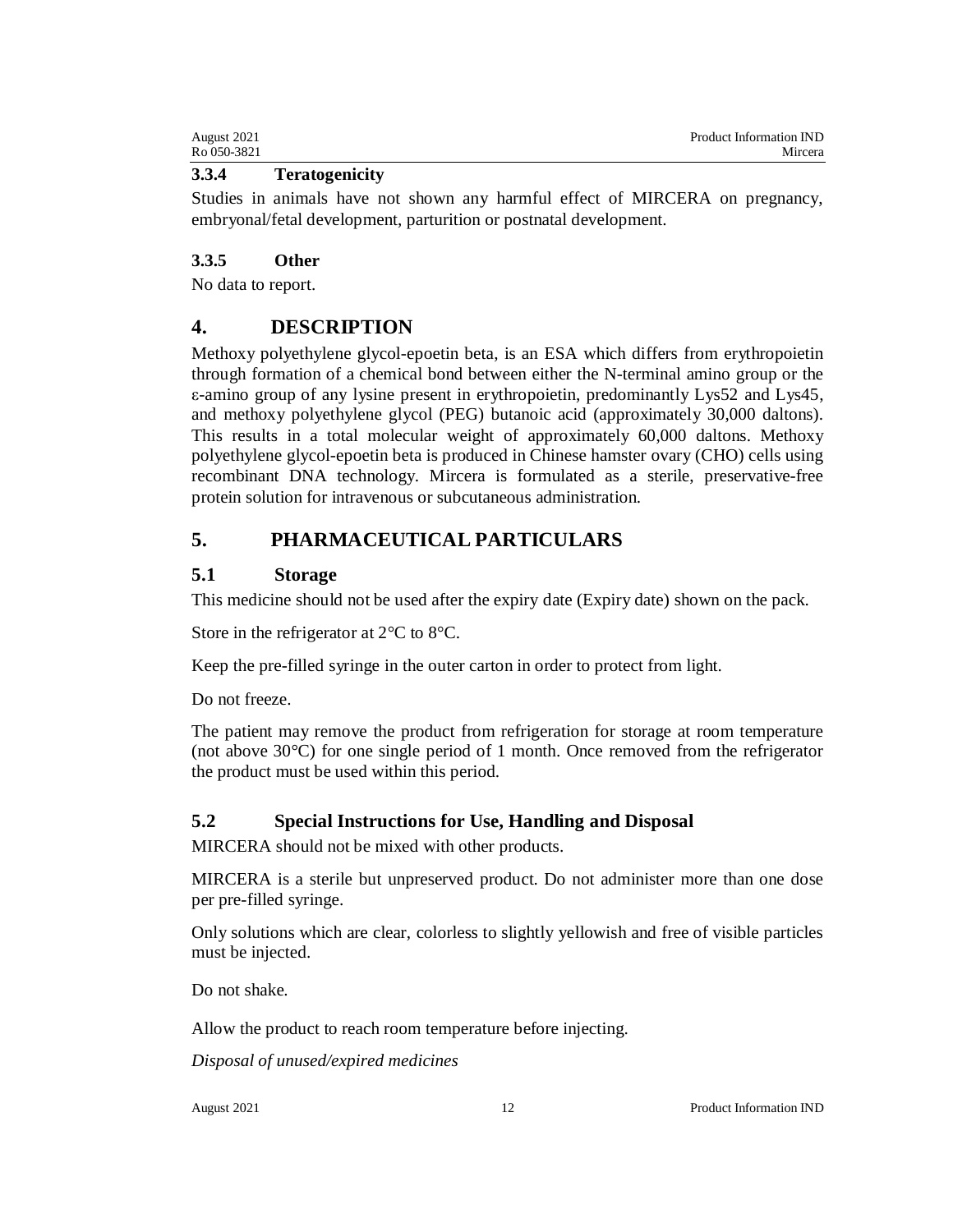| August 2021 |  |  |  |  |  |  |  | Product Information IND |  |  |       |  |  |  |  |  |  |  |         |
|-------------|--|--|--|--|--|--|--|-------------------------|--|--|-------|--|--|--|--|--|--|--|---------|
| Ro 050-3821 |  |  |  |  |  |  |  |                         |  |  |       |  |  |  |  |  |  |  | Mircera |
| m1          |  |  |  |  |  |  |  |                         |  |  | - 111 |  |  |  |  |  |  |  |         |

The release of pharmaceuticals in the environment should be minimized. Medicines should not be disposed of via wastewater and disposal through household waste should be avoided. Use established "collection systems", if available in your location.

### **5.3 Packs**

The pack size for marketed strengths in India of Mircera pre-filled syringes along with an injection needle are:

| Pre-filled syringe containing 50 $\mu$ g in 0.3 ml  |  |
|-----------------------------------------------------|--|
| Pre-filled syringe containing $75 \mu$ g in 0.3 ml  |  |
| Pre-filled syringe containing $100 \mu g$ in 0.3 ml |  |

### **5.4 Shelf Life**

3 years if stored at recommended storage conditions

### **5.5 Incompatibility**

Not Applicable

# **6. PATIENT COUNSELLING INFORMATION**

Inform patients:

- Of the increased risks of mortality, serious cardiovascular reactions, thromboembolic reactions, stroke, and tumor progression.
- To undergo regular blood pressure monitoring, adhere to prescribed anti-hypertensive regimen and follow recommended dietary restrictions.
- To seek medical care immediately if they experience any symptoms of an allergic reaction with use of Mircera.
- To contact their healthcare provider for new-onset neurologic symptoms or change in seizure frequency.
- Of the need to have regular laboratory tests for hemoglobin.

Administer Mircera under the direct supervision of a healthcare provider or, in situations where a patient has been trained to administer Mircera at home, provide instruction on the proper use of Mircera, including instructions to:

- Carefully review the Instructions for Use.
- Avoid the reuse of needles, syringes, or unused portions of the Mircera single-dose prefilled syringes and to properly dispose of these items. Always keep a punctureproof disposal container available for the disposal of used syringes and needles.

Keep out of reach of children